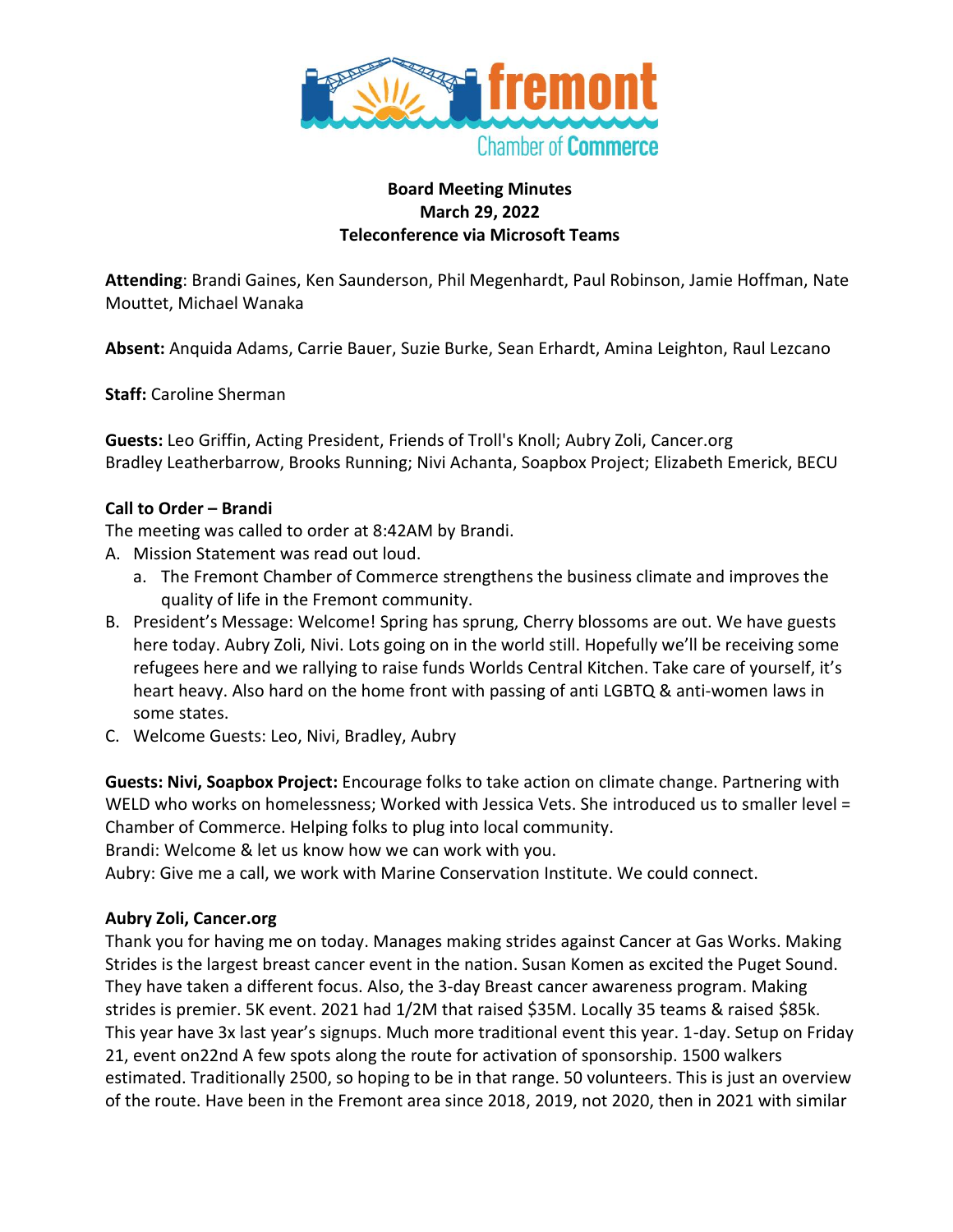route, but had folks going onto 34<sup>th</sup>. Folks liked that because they could see the businesses, decorated interurban statue. Making it a little longer, determining how to change the route to engage the businesses. Happens early on Sat morning, but biz can still be decorated. So many interurban photos. Check in around 8:30, ceremony 930, starts at 10:30. Bark for Breast Cancer can bring dogs & kids. Costume contest, got local pet stores, Earth Pet, Wally Pet. Section of road is closed in the morning out of gasworks. Can send out to Brandi so everyone has a copy. A few different ways to engage:

- Walk (no fee, free to sign up)
- No fundraising minimum
- Sponsorship is a big one—try to secure sponsors in first half of year. Start as low as \$1k, to \$25k. Lots of different levels. Customize sponsorships to businesses special interests, like health equity, etc.
- Volunteer—backbone of the event. Barb is vol coordinator. Day of, Day before setup, and others. Outreach, tabling including Fremont Fair.

Demographics slide on national level, but matches Fremont pretty well. Mostly female, good across generations. Trying to reach out to different communities are engaged in the event.

American Cancer: 1 in 3 say they will purchase if biz is partnered with ACS. Consumers are driven by ACs. Looking for partnerships, sponsorships, cause marketing, like register round up. Worked with Shawn O'Donnell's & Schilling Cider, and another bar. Schilling tapped a pink keg & donated the funds.

Social activation—good following 1300 on FB, 500 on Insta, more nationally. Open rate on email sis over 39%. Would love help getting the word out to local businesses. Would love to engage the local schools: making posters, or cheer teams. Had sports teams cheer squads, Geico gecko, mascot opportunities.

Hoping to get help getting the word out, have a team and/or sponsor the event.

Brandi: We connected through my co-worker Susan, putting pink signs in the windows, and helping get businesses put pink along the route. Have our own stand & really root for the walkers. It would be fun to do a volunteer event. We can look into doing that.

Phil: Booth at Fremont Fair—that's great and important. Another event we host is Fremont Oktoberfest in September. Your success story is everything we also ask our businesses of. We could have volunteers all in pink handing out information as they pull drinks. We do t-shirts. That Fremont connection is symbiotic. We as the Chamber and our fundraising event we can build out to our 20k gusts that show up. We always need more volunteers, just like you do. It's an opportunity to team up. People make last min decisions.

Aubry: We got permission & Kirkland Uncorked. Pride, farmers markets, etc. would love to connect with you. We have limitations around alcohol events, as alcohol is bad for breast cancer.

Bradley: Brooks is right on the route. It would cool for us to have a cheers station & water. I'll put my email in chat.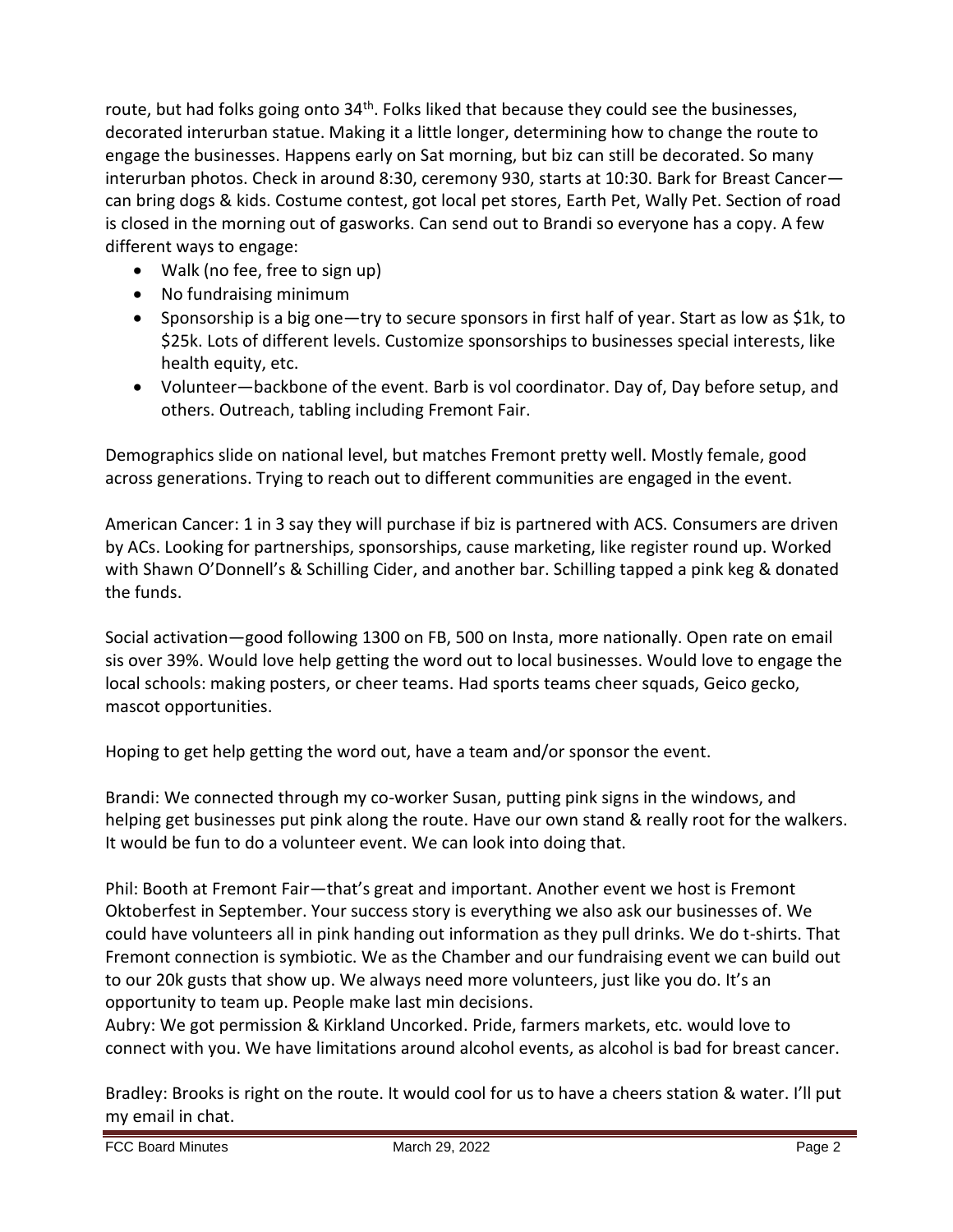Aubry: We have corporate relationship with Brooks, so would love to get more local with connection, or after the event participants get 10% off, or something. Opportunity there. Just putting pink balloons out there goes a LONG way. Google too. Trying to get into their local building. If there is a contact with Google, it would be so cool if folks put signs up in their windows.

Brandi: Will send email to Google & Tableau & let them know Adobe is participating.

Aubry: would love to use Tableau's parking, or if there are other businesses that have parking.

Brandi: Ken at U-Park—we'll reach out to him. Don't want to overwhelm our members. Where should we focus?

Aubry: Blurb in newsletter closer to the event. Focus through May = sponsorship. June=recruiting & outreach. Sending a letter to members & ad. Last year, we walked the entire route as required by permit. Would like to do it in a better way. Once route is finalized (longer, deeper into Fremont) I'll et you know. Afterparty at Shawn's & Schilling and other places.

Brandi: Can include it in Blast & special email to members and how they can get involved. Get this out in Blast soon about sponsorship. Then activating space & afterparty options, party, discounts.

Aubry: Pink out the Troll. Did that in 2019. The week leading up, we decorated the Troll. Please connect me with whomever to do that.

Brandi: We'll connect you with the FAC for that.

Aubry: see my contact info in chat.

**Approval of February Minutes:** Phil moved to approve; Ken seconded. A vote was held, and the February minutes were APPROVED.

# **Financial Report – Phil**

- A. February Highlights
- B. Sharing spreadsheet. Good news for Feb which is not so good news, is that our expenses are very low. Revenue engines are on track. The membership income is at 92%. Good that Caroline can still process membership & sign up folks with all you have going on.
- C. Culture Foundry expenses higher due to Chamber Dashboard expenses. Board expenses catering for board retreat. Inexpensive lunch!
- D. Need to talk about more about moving the executive director search forward
- E. Planning for Awards Happy Hour next month=expense. Are we charging for that? Collecting donations?
- F. Brandi: We'll always collect donations, but not a fee. We want to encourage folks to join.
- G. Caroline: At the December Happy Hour event, the donations collected more than covered the tip for the Ballroom at Talarico's.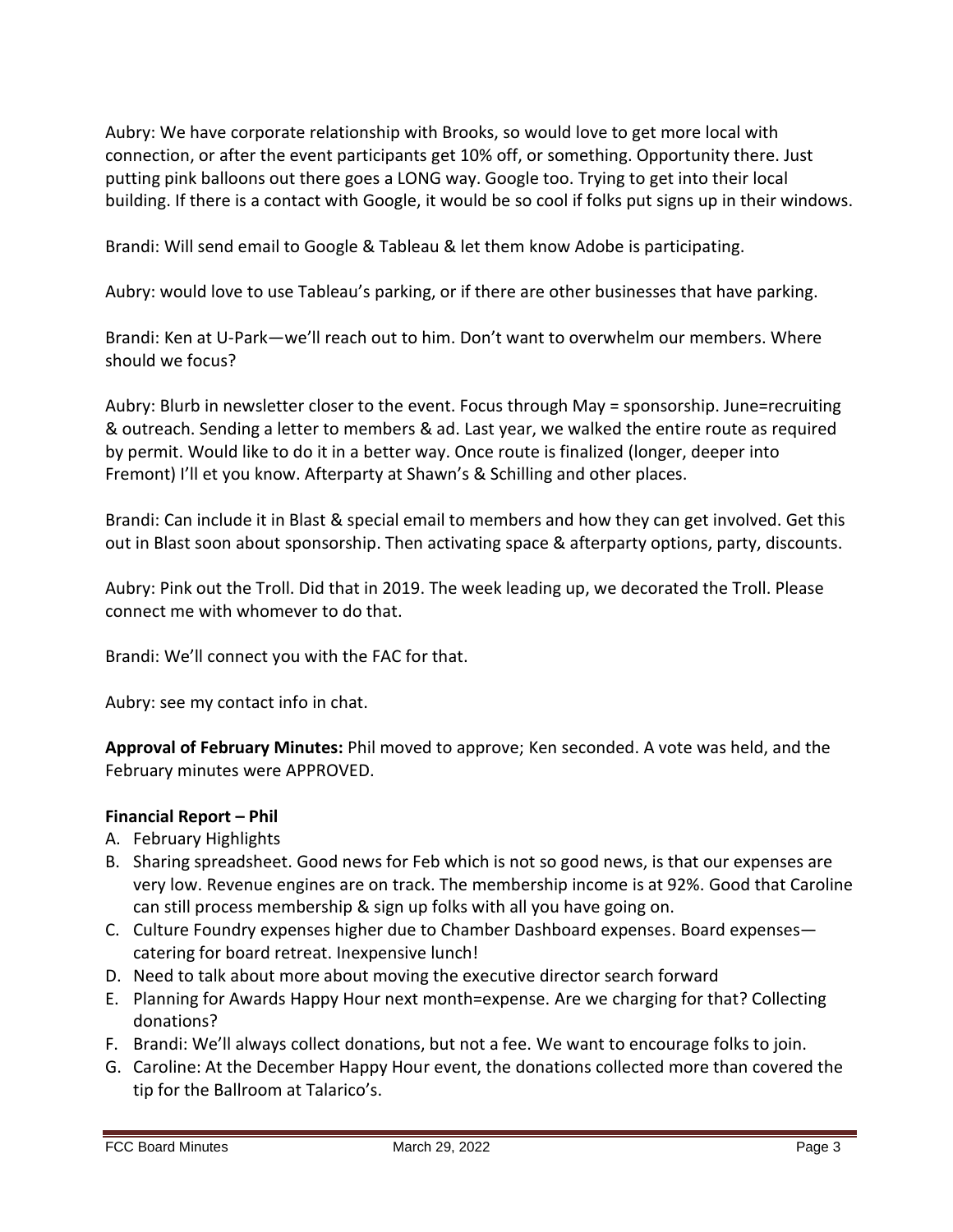- H. Brandi: We haven't done in-person meetings, but we should talk about that. Going forward, is that something the board would like to explore more?
- I. Caroline: Mischief offered their outdoor tent space to us for meetings.
- J. Phil: The old conference room is still available. I think we should. We met for the Chamber Retreat at Bold Hat and could do hybrid—that worked well.
- K. Ken: We should definitely get back to in-person meetings. Some place may not allow a tv to roll in. We will be doing the Shipyard in-person outdoors. As soon as possible lets get that going. Need to get the Programs Committee to get dynamic speakers.
- L. Brandi: Action Item: plan for April board mtg in-person in LTD conference room with virtual option
- M. Phil: We can share the door code with everyone.

# **Fremont Events**

- A. Fremont Fair / Fremont Solstice Parade
- B. Phil: Showed route map. CMs Strauss & Nelson have heard the need for the parade on Sat. With two games on Sat, we were originally denied. CM worked with Mayor's office that understand importance. SPD decided they could use other uniformed officers, Port police, sheriffs, etc. A solution! Deputy Mayor & Sarah are still moving pieces around. I know what's going to happen, it's going to happen, or it will be public volunteer organized. The bicyclists will ride, the parade will go. Shorter route. We met with a group of bicyclists out of the naked cyclists group. Detailed intersection. Floats would remain on  $34<sup>th</sup>$  at end of parade.
- C. Once the cyclists go by, we'd fence it off, so they can't circle back around. Setup a bike finish area, invite them to don their clothes and join the fairgrounds.
- D. Brandi: fencing after the cyclists go by? What about stragglers?
- E. Phil: yes, and there will always be stragglers. It all happens and it all works out. It's hard to organize unorganized people.
- F. Brandi: At beginning of parade, ask cyclists to follow the route and not continue on.
- G. Phil: Painting part in the yard. This group organizes 1k people in that yard. I asked what they thought was the total population of bicyclists? Not much more than that. This one group isn't organizing nor has the influence to push out info about riding that day, nor does FAC. Interesting learning lesson, as the parade ends on the fairgrounds. Going to be awesome. Crowded into a half a mile. We just enjoy the complete fun art spectacular for four hours from about 1-4pm.
- H. Brandi: Parade time?
- I. Phil: Parade starts at 2pm.Fremont Fair loves this, because folks will show up at noon, they'll get food, go back & see parade, Nectar main stage. 175 vendors (usually 275). So having parade floats fill 35<sup>th</sup> street solves the problem of filling holes. Every street fair is having the same challenge: more guests than vendors. The vendors will have amazing success stories. U-District is the same way. Numbers are down on vendors. Sponsorship is looking great.
- J. Brandi: informing businesses?
- K. Phil: Already reaching out to businesses affected. May push to remind them that it's coming.
- L. Phil: Fremont Oktfest is moving forward totally normal, full real estate.

## **Open Business and New Business – Brandi**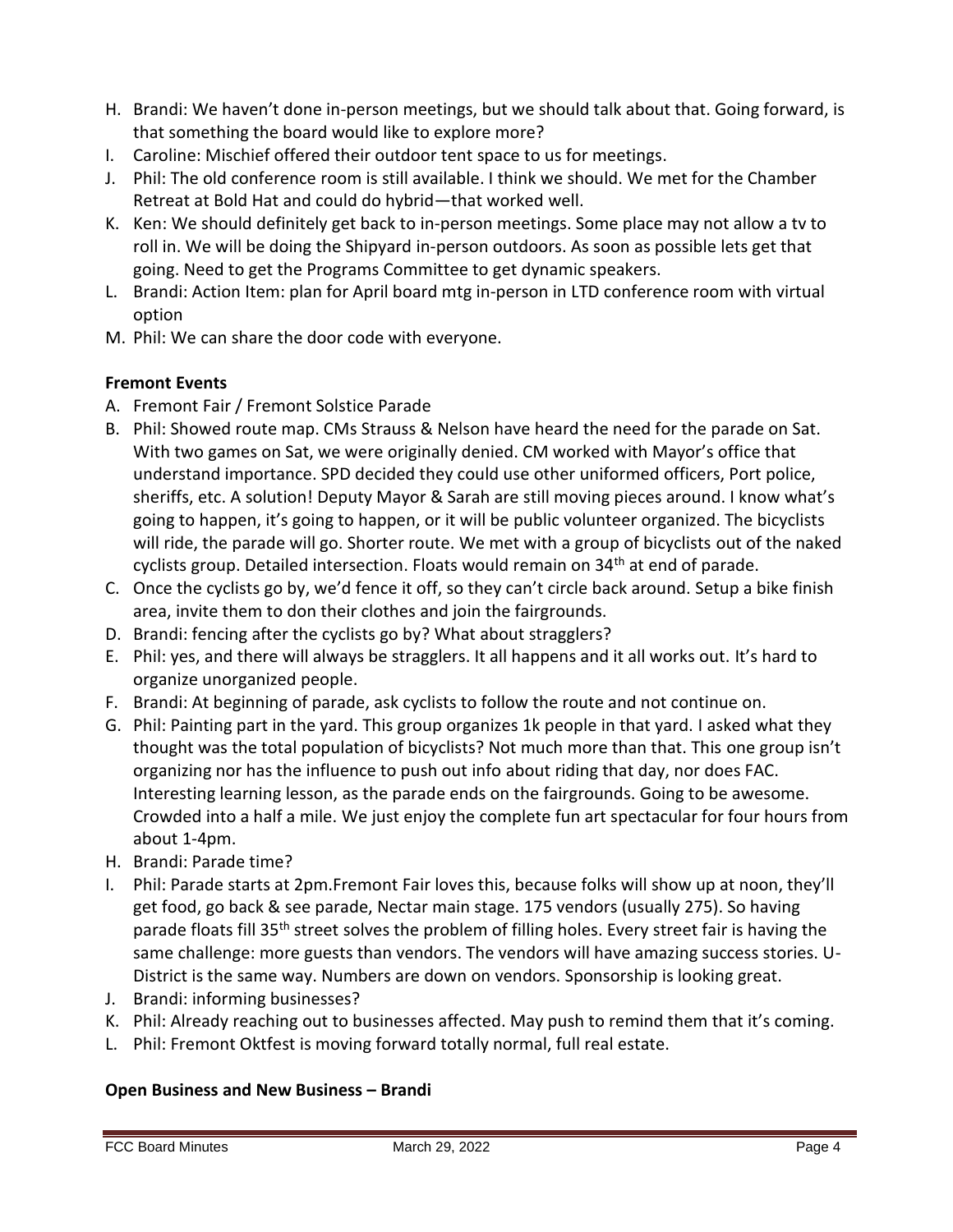- A. Public Safety—nothing new to report. Still hearing Barrel Thief, Swel, and others keep getting hit over and over again. Had info meeting with Police department, community liaison with trainings/resources. Nothing concrete yet. SPD is still hiring new cadets and officers. But not hitting our precinct quite yet.
	- a. Ken: Eugene Wasserman/NSIA is still working on harbor patrol. Down to one boat, should have three. Big issue for businesses along the water. CM supportive. Dan Strauss has study to find out what's needed. Hopefully will be resolved with this year's budget.
- B. Transportation/SDOT Route 40 update
	- a. Brandi has meeting on Monday with SDOT with Mike Steward/Ballard & Eugene NSIA. More info at website that they have reached preliminary design milestone 30%. Brandi not confident about their outreach.
- C. Executive Director search continues. Please, if you know anybody let us know. We are open to full time if that's all we can get. If it's the right person, we will hire full-time. Have resumes from qualified people but they are all out of state. One requirement is in-person. Don't have to live in Fremont but need to show up now and then.
- D. Marketing video—Meraki Agency
	- a. We have a schedule for April  $21^{st}$ . Have a short list of businesses. Need to reach out and get commitments to participate.
	- b. Ken: Board members, please hold that date. Would like to refresh website. The website is a very powerful tool. Caroline's doing a great job filling in. Wearing way too many hats!
	- c. Brandi: I'm behind the ball on social media outreach. Grateful that the Blast goes out to social media—yay.
	- d. Phil: Do we want to have a conversation about ED?
	- e. Brandi: Happy Hour at the Yard on June 15. Candidates on ballot will be in attendance, but will be casual without speakers.
- E. Programs Committee—rescheduling meeting.
- F. Brandi: parking rate for paid parking has increased: \$2 for afternoon, decrease in evening. On par with Capitol Hill.
- G. NERF Grant
	- a. Leo: Aurora Bridge Mural along N 38th St got washed yesterday so all the road pollution got cleaned. Norma Baum and other volunteers are scheduled to refresh it with paint.
	- b. N 40th St staircase project—vendor mulched the landscaping there. Only thing left to do is to contact the artist to come back and assess the tiles.
	- c. Had 40 people turn out for Hamani Cherry Blossom Festival at the Moss Turtle!
- H. Walking Guide/Membership Drive
	- a. 36 signups, \$2k in sponsorship pledges. Meeting with John Thorburn at Bold Hat later this week or next to discuss digitization.

## **Office Reports—see handouts**

A. Office Management – Caroline. See attached report.

## **Announcements – Brandi**

A. Announcements—none.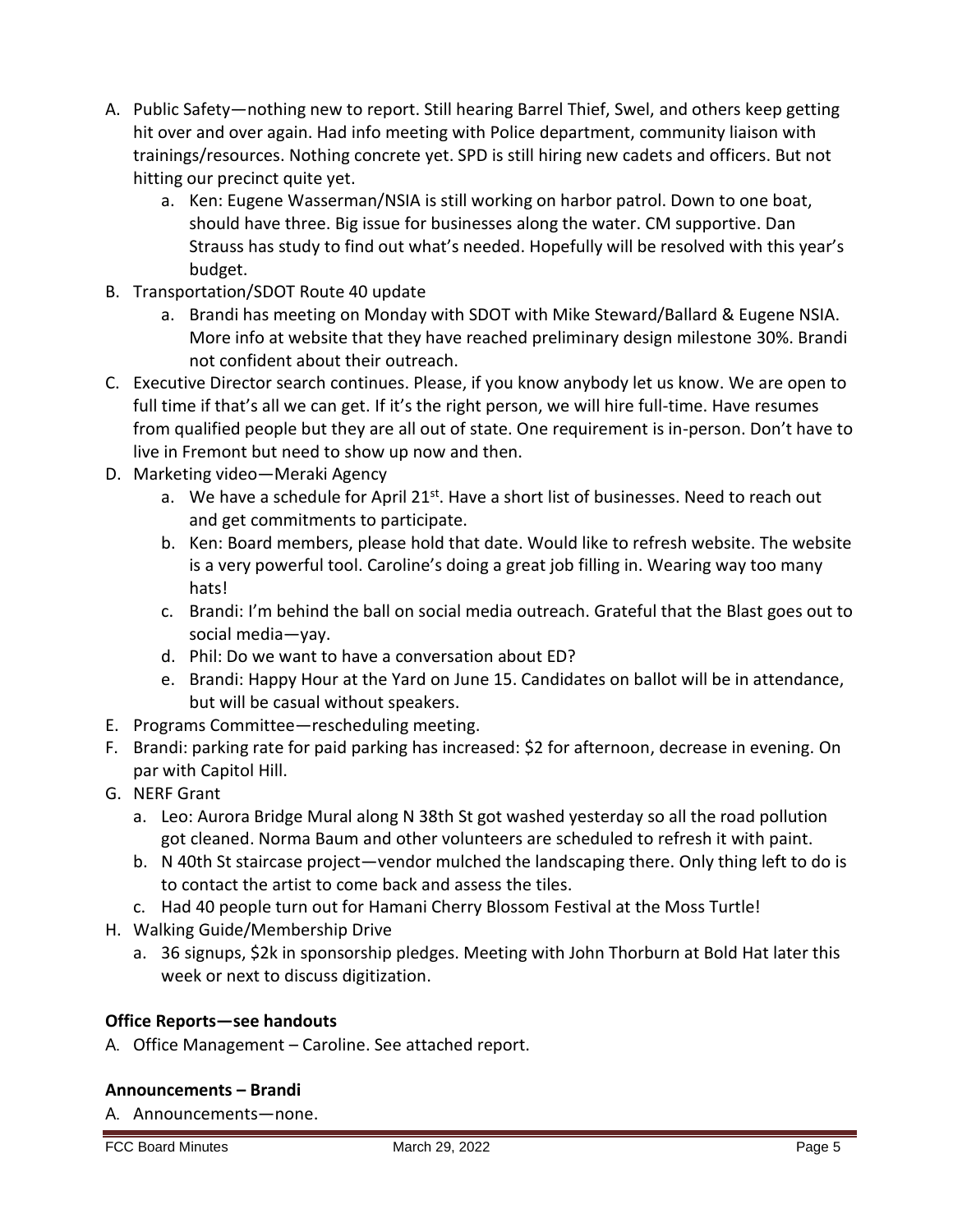- B. Calendar of Awesomeness—Chamber highlights from February what have we done this month that we should add to the Calendar of Awesomeness?
	- a. Congratulations to Brandi getting done with the photography contract for the Art Catalog project part of the NERF grant. Hired Alan Alabastro, local photographer and (former?) member. Some nuances to the contract which is what Brandi does and we get the photos forever!
- C. Chamber of Commerce Award Ideas from February who do we want to nominate for a 2022 CoC Award and why?
	- a. Ken: Great to have the Moisture Festival back? Sadly, Mike Hale's is closing down. We'll miss him. He's been a great supporter of Fremont.
	- b. April 9 = last day of Hales. April 10th is last day of Moisture Fest.
	- c. Ken: Would be happy to reach out to Moist Fest to help them find another Fremont home.
	- d. Brandi: suggestion from Leo to recognize new members for fortune favors the brave.

# **Executive Director Discussion:**

Phil: Thank you Brandi for dealing with applicants coming in. We did bump up the listing again. Biggest challenge. 1-2 folks are qualified. The ramp up is the block. Going half to full as things come back online. When are we coming back in person, etc. Ken, you've sent a clear email and Brandi has confirmed a few things with this job being a contractor vs employee. That's one issue, but are we ready to pull the trigger on a full-time gig. Brandi, thoughts on this? Brandi: We can say part-time available. But I think we go full time. We have enough work. I'm dying.

Phil: Yes, we really do. I'm wondering if we lean into the contract vs employee. It's complicated, we have a bookkeeper who could manage payroll for us.

Brandi: We're only required to hire as an employee if we have 10 or more employees.

Ken: I'd like to make sure we're comfortable there. I know Suzie is adamant about not hiring an employee. I'm concerned if we go over a 30-hour position. We met with employment lawyers several years ago that said that would be an employee. I have no problem with a full-time employee. Chambers have employees. But we should get legal advice on employee vs contractor. Phil: I'm with Ken. I put in the budget the overhead, but an hourly wage and also the FICA. We wouldn't offer health insurance. We can still look at the job description, make it a full-time job. To be non-exempt, it's a salary of \$54,500. We could redo the job description and move the salary to that amount, then we're in that non-exempt world of not having to pay them hourly to show up at events. They know they are making the same amount every month.

Brandi: We'll loop in an HR lawyer and confirm it all. Then we'll redo the job description. Phil: Let's redo the job description. April 1<sup>st</sup>. Karin did not respond—we're done. They've got to be in Seattle. Queen Anne's ED lives in Idaho and they're dying. Make it more marketing heavy, less administrative. I think we're going to be OK with this salaried job and making it full time. Hiring someone a little less experienced maybe? Brandi: Sounds good! Anything else?

# **Adjourn—Brandi**

Meeting ended at 9:55am.

Minutes submitted by Caroline Sherman